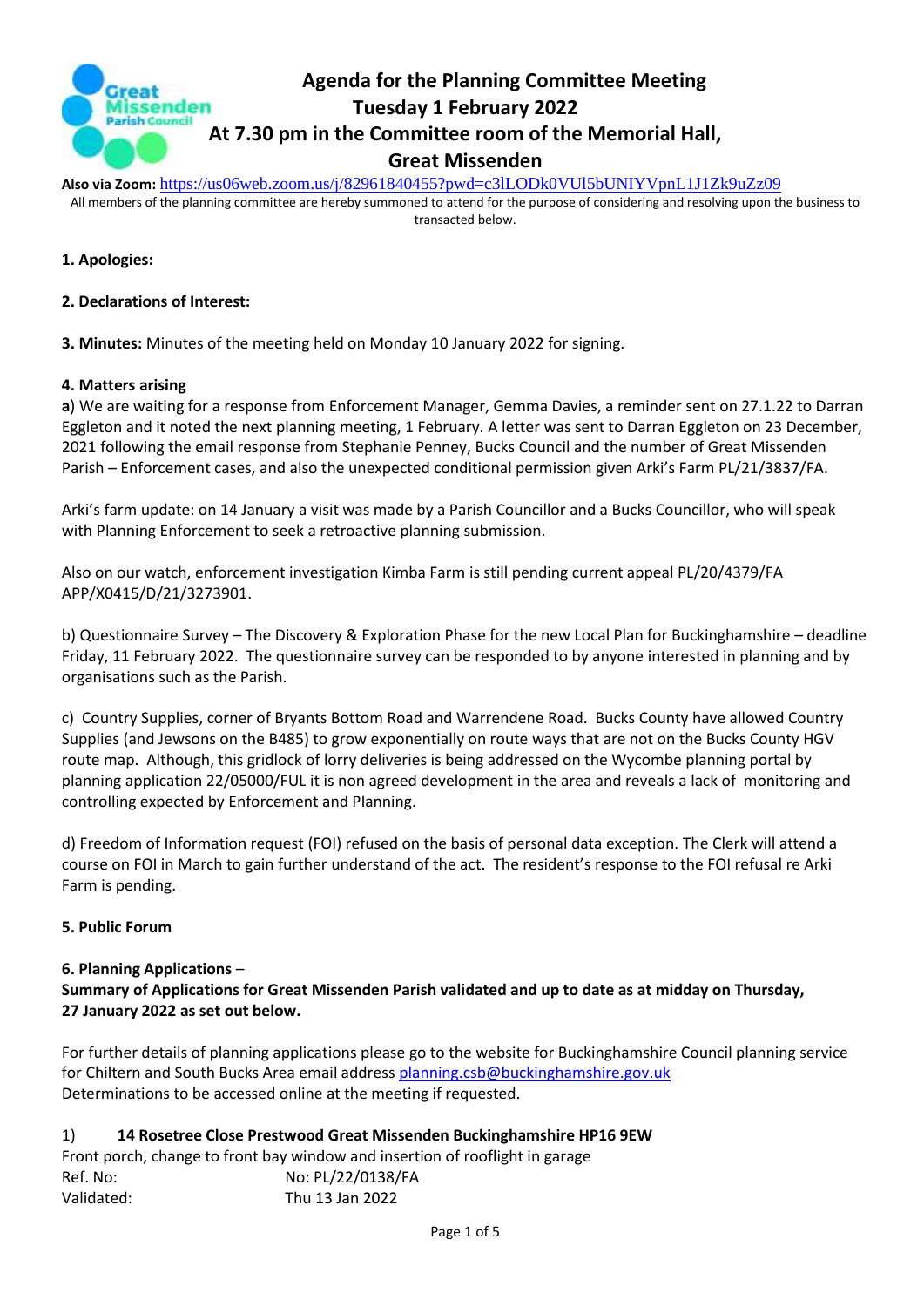Date received by GMPC: 25 Jan 2022 Determination date: Thu 10 Mar 2022 Ecology checklist notes nesting birds.

#### 2) **Heath Cottage Marriotts Avenue South Heath Great Missenden Buckinghamshire HP16 9QW**

| Single storey rear and side extensions |                 |
|----------------------------------------|-----------------|
| Ref. No:                               | PL/22/0064/FA   |
| Validated:                             | Mon 10 Jan 2022 |
| Date received by GMPC:                 | 18 Jan 2022     |
| Determination date:                    | Mon 07 Mar 2022 |
| Ecology checklist notes nesting birds. |                 |

#### 3) **Havenfields Aylesbury Road Great Missenden Buckinghamshire HP16 9LS**

Entrance gates with associated piers and walls Ref. No: PL/21/4894/FA Validated: Thu 20 Jan 2022 Date received by GMPC: 24 Jan 2022 Determination date: Thu 17 Mar 2022 Ecology checklist notes nesting birds and hedgerows affected

#### 4) **Stables at Hampden Farm Barn Greenlands Lane Prestwood Buckinghamshire HP16 9QX**

Conversion of stables into dwelling, single storey side extension, roof felt replaced by shingles, stable doors retained and new windows and doors fitted behind.

| Ref. No:                                                      | PL/21/4883/FA   |
|---------------------------------------------------------------|-----------------|
| Validated:                                                    | Tue 11 Jan 2022 |
| Date received by GMPC:                                        | 14 Jan 2022     |
| Determination date:                                           | Tue 08 Mar 2022 |
| 9 resident Objections. Green Belt and wild life implications. |                 |

#### 5) **Land Adjacent To Hampden Farm Barn Greenlands Lane Prestwood Buckinghamshire HP16 9QX**

Outline application for the erection of 10 dwellings including 4 affordable homes, matter to be considered at this

| stage.                                                            |                   |  |
|-------------------------------------------------------------------|-------------------|--|
| Ref. No:                                                          | No: PL/21/4751/OA |  |
| Validated:                                                        | Wed 05 Jan 2022   |  |
| Date received by GMPC:                                            | 10 Jan 2022       |  |
| Determination date:                                               | Wed 06 Apr 2022   |  |
| 19 resident Objections and Heather Wallace 'call-in'. Green belt. |                   |  |

#### 6) **The Black Horse Public House Aylesbury Road Great Missenden Buckinghamshire HP16 9AX**

2 illuminated fascia signs, 3 non illuminated hoardings, 6 floodlights and 2 wall lights

| Ref. No:               | PL/21/4679/AV   |
|------------------------|-----------------|
| Validated:             | Mon 10 Jan 2022 |
| Date received by GMPC: | -               |
| Determination date:    | Mon 07 Mar 2022 |
|                        |                 |

#### 7) **Barn at Peterley Wood Farm Peterley Lane Prestwood Buckinghamshire HP16 0HH**

|                        | Construction of new stables and feed/tack store on site of existing dilapidated stables               |
|------------------------|-------------------------------------------------------------------------------------------------------|
| Ref. No:               | PL/21/4691/FA                                                                                         |
| Validated:             | Wed 12 Jan 2022                                                                                       |
| Date received by GMPC: | 13 Jan 2022                                                                                           |
| Determination date:    | Wed 09 Mar 2022                                                                                       |
|                        | Land in equestrian use for considerable period of time associated with planning consent PL/20/3247/FA |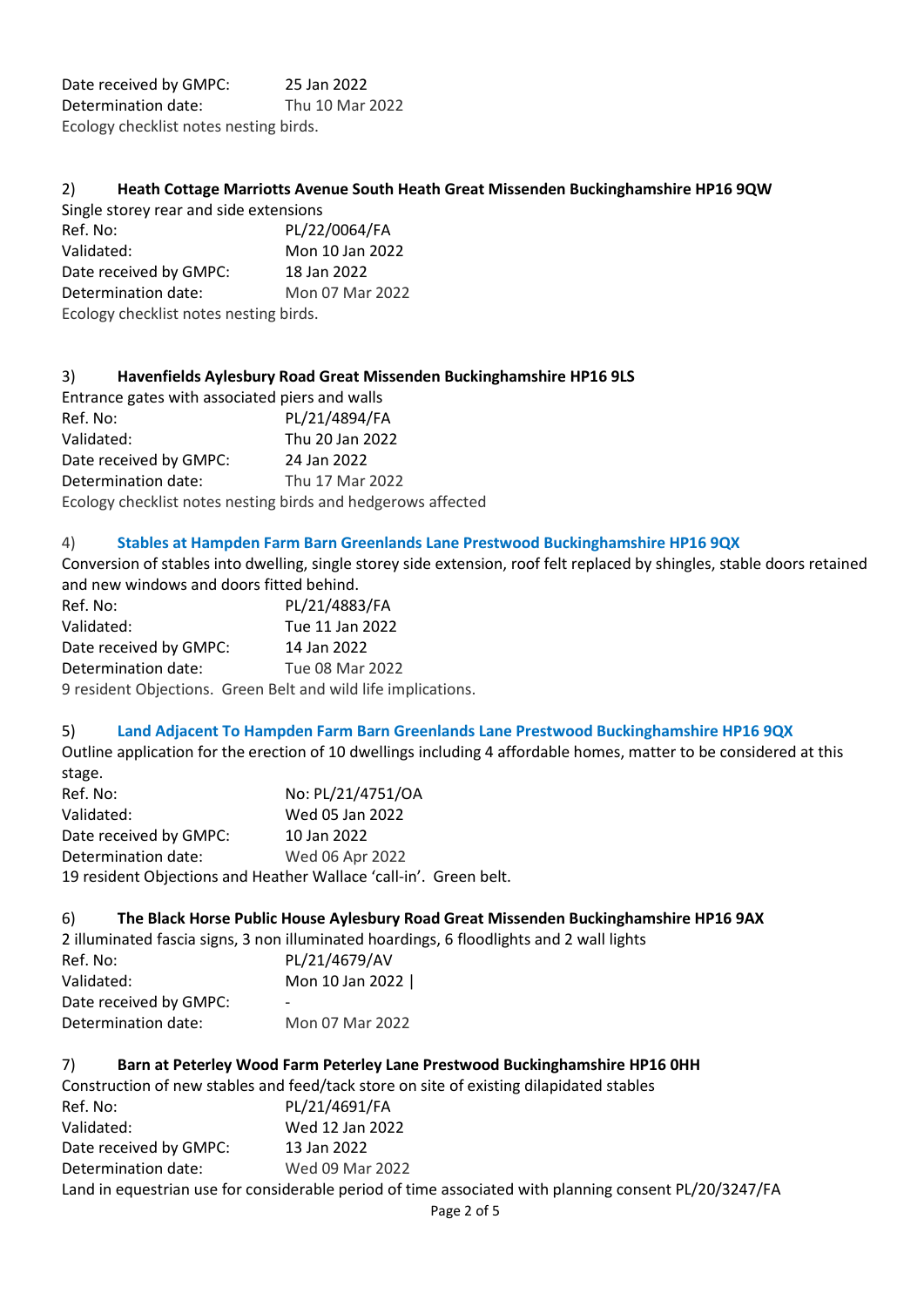## 8) **36 Upper Hollis Great Missenden Buckinghamshire HP16 9HP**

Part single/part two storey side and front extensions, raising roof of existing single storey side extension, detached garage and changes to fascia materials.

Ref. No: PL/21/4791/FA Validated: Tue 04 Jan 2022 Date received by GMPC: 10 Jan 2022 Determination date: Tue 01 Mar 2022 Bat roost lost by development.4281

## 9) **Mayhill 30 Upper Hollis Great Missenden Buckinghamshire HP16 9HP**

Part two storey / part first floor side extension, single storey side/rear extension, detached double garage, changes to windows and doors, solar panels on roof and rendering of existing walls. **Amended plans – Boundary change**. Ref. No: PL/21/4281/FA Validated: Fri 05 Nov 2021 Date received by GMPC: 14 Jan 2021 Determination date: Fri 31 Dec 2021 3 objections including about boundary and hedge, tree privacy but,

the Parish had no objection.

# **7. Correspondence:-**

**a) Appeal** correspondence from Buckinghamshire Council that covers January – all not yet decide on 27 January 2022:

### 1 **Kimba Farm Stud Moat Lane Prestwood Buckinghamshire HP16 9BT**

Erection of covered manege (retrospective) Reference PL/20/4379/FA Appeal reference: APP/X0415/D/21/3273901 An appeal against **refusal** – appeal start date: 24 November and still in progress.

2 **Bonheur Nags Head Lane Great Missenden Buckinghamshire HP16 0HG** Ref. No: PL/21/3526/FA and the Status: **Refuse Permission.** There is a pending Appeal against Refusal for 3526 APP/X0415/D/21/3287332 dated 14 December 2021.

3 **Holly Hatch Cottage Nags Head Lane GREAT MISSENDEN HP16 0HD** Ref. No: PL/21.1477/FA **–Refusal –** Appeal against Refusal APP/X0415/W/21/3279497

**b)** Buckinghamshire Council by 05 January 2022 have submitted a series of outcomes of planning applications that cover:-

### **1 Holly Hatch Cottage Nags Head Lane Great Missenden Buckinghamshire HP16 0HD**

Detached two-storey dwelling with access, parking and amenity space, and replacement garage Ref. No: PL/21/4614/CONDA and PL/21/4615/CONDA. **- the Parish does not object.**

**Biodiversity Condition Accepted** provided the development is undertaken with the ecological enhancements proposed including bat tubes in the new dwelling, bird boxes on trees and log piles next to hedgerows, along with the new native hedgerow planting.

### **2 Greenholme Spurlands End Road Great Kingshill High Wycombe Buckinghamshire HP15 6HX**

Erection of a new enclosed porch Ref. No: PL/21/4605/FA - **- the Parish does not object.** Conditional permission.

### **3 Mill Cottage 78 Wycombe Road Prestwood Buckinghamshire HP16 0HW**

Demolition of existing detached garage and erection of new detached garage, boundary fence and gate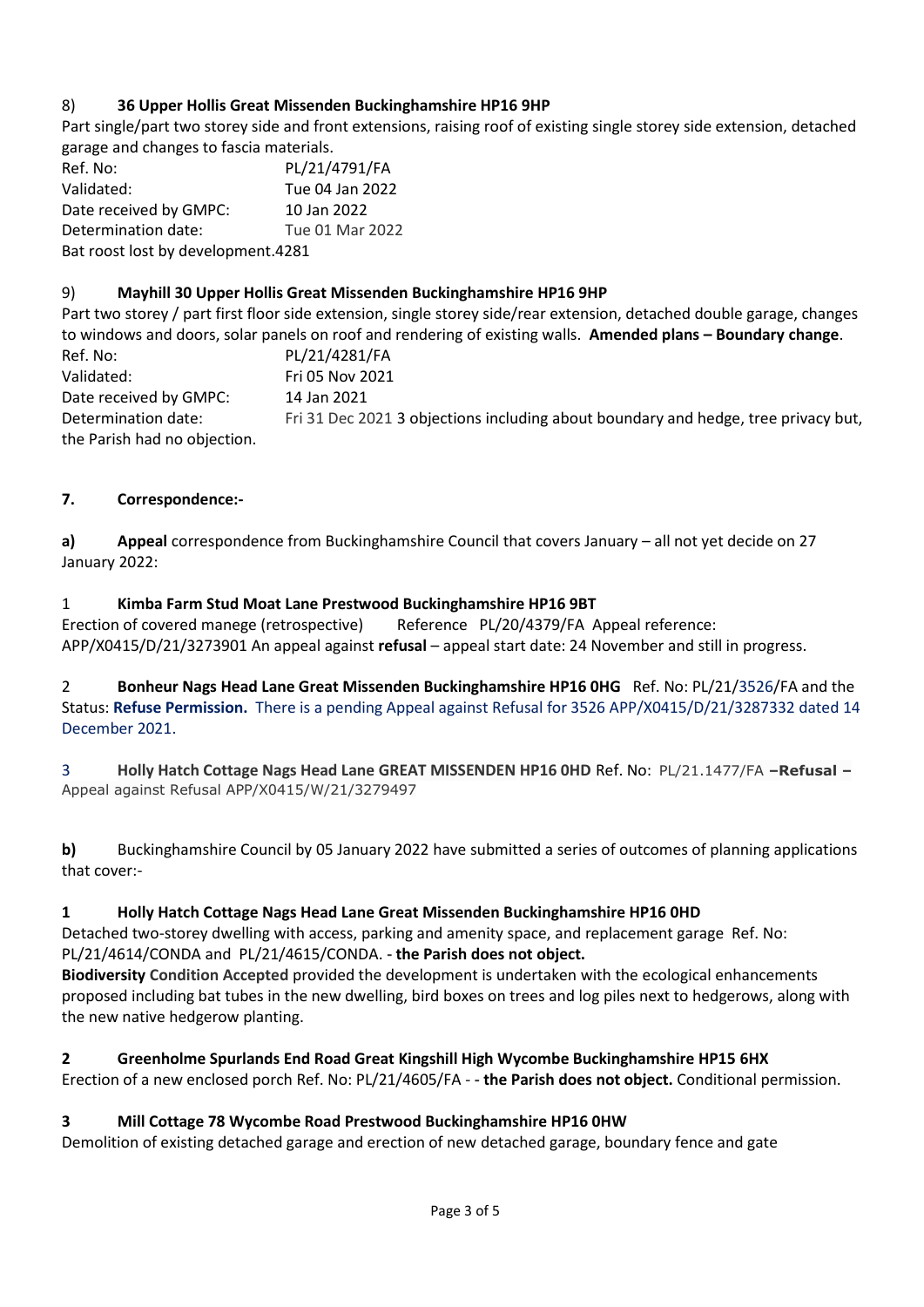Ref. No: PL/21/4450/FA **The Parish did not object: Refuse Permission -** The proposed garage will measure approximately 52sqm and will not be subordinate in scale to the original dwelling. It would be harmful to the openness of the Green Belt.

#### **4 2 Sylvia Close Great Missenden Buckinghamshire HP16 0ES**

Erection of an outbuilding to the rear garden Ref. No: PL/21/4306/FA Conditional Permission – the Parish no objection

### **5 9 Fairfields Great Kingshill Buckinghamshire HP15 6EP**

Demolition of existing garage, erection of single storey rear extension, hip to gable side roof extension with 1 front and 1 rear dormer windows and 1 front and 1 rear rooflights, widening of existing vehicular access and change to parking arrangement Ref. No: PL/21/4260/FA **Refuse** Permission on scale design and street scene (No objection)

#### **6 The Rockery Copes Road Great Kingshill Buckinghamshire HP15 6JE**

Single storey front extension to garage Ref. No: PL/21/4178/FA **Refuse** Permission (Parish objected on scale and amenity.)

# **7 Land at The Rear Of The Old Red Lion High Street Great Missenden Buckinghamshire HP16 0AN**

Condition Accepted - Approval of details reserved by condition PL/21/0344/CONDA

8. **11 Augustine Mews Great Missenden Buckinghamshire HP16 0AS** T1 and T2 - lime - reduce to previous reduction points (approx 5m off height, 2m off sides), crown clean, crown raise to 5m. (TPO/1989/019) **Conditional permission**

### **9 Westmount 10 Green Park Prestwood Buckinghamshire HP16 0PZ**

Single storey detached outbuilding in rear garden **Ref. No: PL/21/4166/FA Conditional permission - GMPC no objection**

#### **10 Land at Rear Of Rosadel and Westway Spurlands End Road Great Kingshill High Wycombe Buckinghamshire HP15 6HX**

Approval of Condition 1 (Levels) of planning permission PL/20/3845/DE - Reserved matters following outline planning permission CH/2018/0628/OA (Outline Application for construction of two detached dwellings with access via upgraded existing driveway) Ref. No: PL/21/4289/CONDA **Condition Accepted**

### **11 The Briars Marriotts Avenue South Heath Great Missenden Buckinghamshire HP16 9QL**

Erection of a new detached garage Ref. No: PL/21/4222/FA **Conditional Permission GMPC objected** on size and design. Bucks Planning says it accords with planning development policies.

### **12 Stoke Cottage and Syringa Village Road Ballinger Buckinghamshire HP16 9LQ**

Demolition of detached garages, part single, part two storey rear and side extensions, 6 side rooflights and new front porches Ref. No: PL/21/4321/FA **Refuse Permission** on size and scale, GMPC **objected** same reasons.

8. Matters for information

### **9. Next Meeting**: **Tuesday 1 March 2022**

Tracy Georgiades Deputy Clerk to the Council 27 January 2022

Clerk . is inviting you to a scheduled Zoom meeting.

Topic: Planning Committee Meeting Time: Feb 1, 2022 07:30 PM London